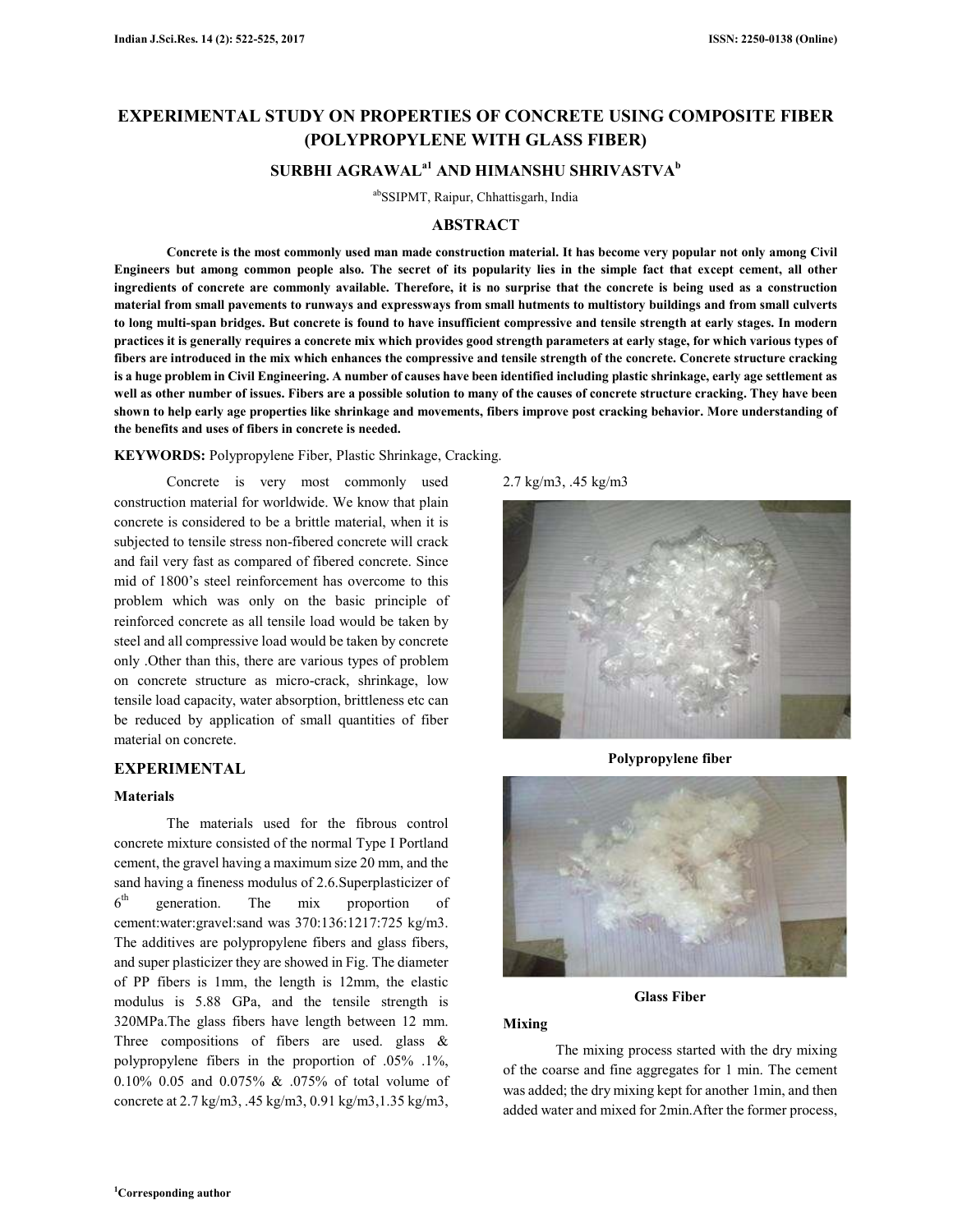the specified amount of fibers was added to the wet concrete. The mixture was mixed for 3min to ensure that the fibers can evenly disperse throughout the concrete. The fresh concrete was filled in 150mm×300mm cylinder molds and 150mm×150mm×530mmrectangle molds. The former is for the tests of compressive and spilt tensile strengths, and the latter is for modulus of rupture (MOR). Both moulds were removed after 24 h, and the specimens were allowed to cure in a water cabinet at 23±1 ◦C. Property tests were performed after the samples had cured for 28 days. In addition, the fresh concrete was filled in 100mm×100mm×500mm drying shrinkage test moulds.The mold was removed after 24 h, and initial values of test specimens were measured.

#### **Test methods**

The IS code test method was used to determine the compressive strength of cube specimen. The cylindrical specimens were place hydraulic testing machine ,and the load was increased at a rate of 0.3MPa/s until the specimens failed. The IS code test method was used to measure the splitting tensile strength of cylindrical specimen. The continuous load was increased at a rate of 0.9MPa/s until the specimens failed. The flexural strength (MOR) test, conducted using test beam under third-point loading, followed the IS code test for flexural toughness and first-crack strength of fiber-reinforced concrete.

#### **RESULTS AND DISCUSSION**

#### **Slump**

Slump test is used to determine the workability of fresh concrete. Slump test as per IS: 1199 – 1959 is followed .The apparatus used for doing slump test are Slump cone and Tamping rod .The slump changed due to the different fiber content and form. For pure concrete, the slump is 16.5 cm. When adding glass with polypropylene fibers at .05% .1%, 0.10% 0.05 and 0.075% & .075% of total volume of concrete at 2.7 kg/m3, .45 kg/m3, 0.91 kg/m3,1.35 kg/m3, 2.7 kg/m3, .45 kg/m3 the slump fell down to 15.5,16,14 cm, respectively. The reason of lower slump is that adding hybrid fibers can form a network structure in concrete, which restrain mixture from segregation and flow. Because of the high content and large surface area of fibers, fibers are sure to absorb more cement paste to wrap around, and the increase of the viscosity of mixture makes the slump loss.



#### **Slump test**

#### **Compressive strength**

For any concrete structure compressive strength is a very important parameter because generally it is considered that the whole compressive loads coming on structure are taken by concrete only. For determination of compressive strength of concrete, two different fiber as PP and glass fiber are mixed in the proportion of .05% .1%, 0.10% 0.05 and 0.075% & .075% of total volume of concrete

The compressive strength, splitting tensile strength, and modulus of rupture of polypropylene hybrid fiber reinforced concrete. The strengths improved to different extents in response to the fiber content. the increase of compressive strength of polypropylene hybrid fiber-reinforced concrete. Comparing with pure concrete, adding glass & polypropylene fibers in the proportion of .05% .1%, 0.10% 0.05 and 0.075% & .075% of total volume of concrete at 2.7 kg/m3, .45 kg/m3, 0.91 kg/m3,1.35 kg/m3, 2.7 kg/m3, .45 kg/m3 can increase 4.5%,5.5%,5% The polypropylene hybrid fiber-reinforced concrete has better compressive strength increase.

The reason is glass  $&$  polypropylene fiber has the high Young's modulus and stiffness for the rough shape, and when these fibers are at high content, similar to effectiveness of function the steel fiber, therefore they may withstand more resistant to compression capacities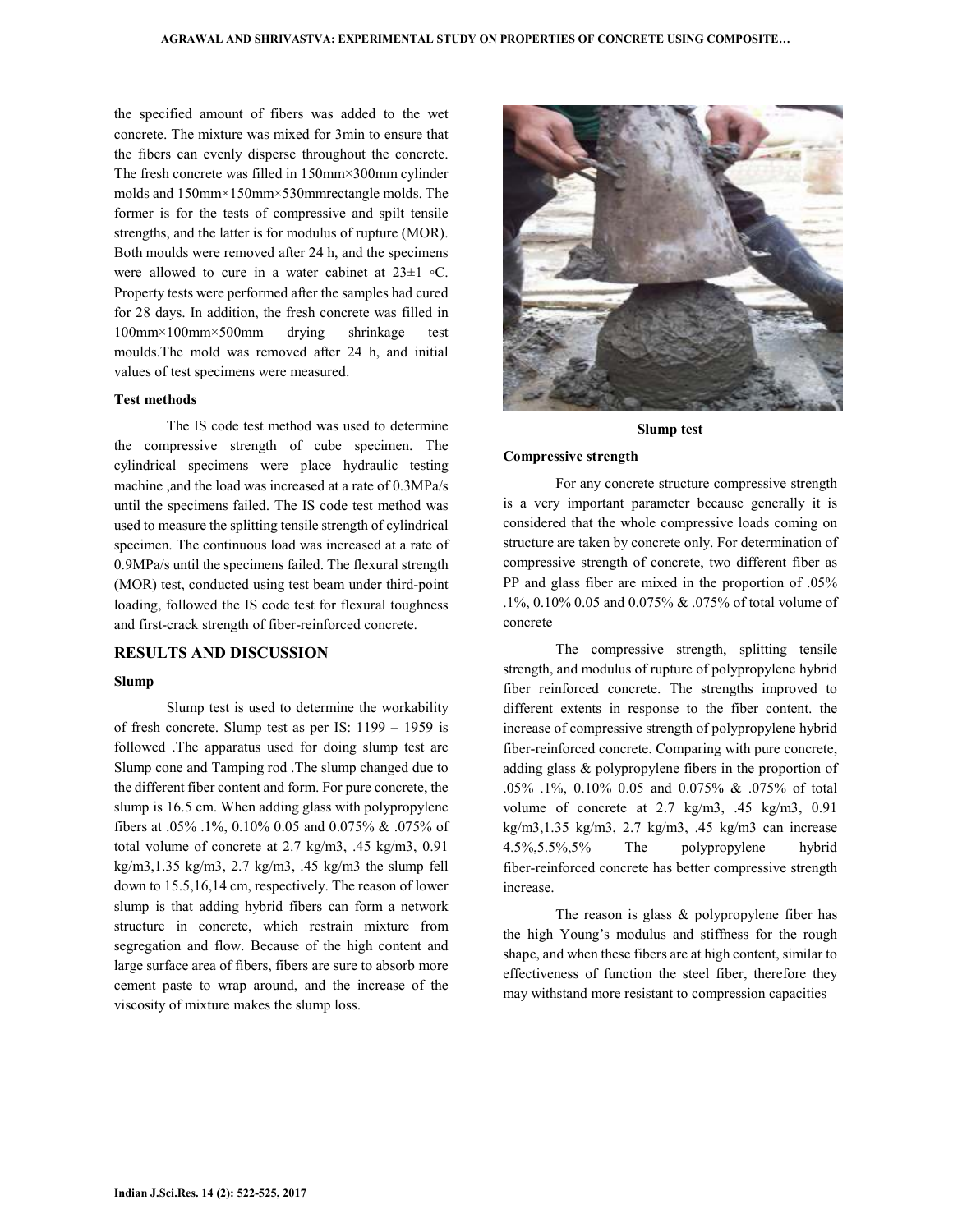

**Compression Testing Machine** 

#### **Splitting Tensile Strength**

The increase of splitting tensile strength of Polypropylene hybrid & glass fiber concrete Compared with the pure concrete, as the fiber content increases, the splitting tensile strength of polypropylene hybrid fiber-reinforced concrete rises by 5%, 6%,8% respectively. Also, the hybrid fiber reinforced concrete increases more splitting tensile strength than the single fiber-reinforced concrete does. In primary stage of cracking of concrete, there are numerous fibers bridging the micro cracks and preventing the expansion. When the tensile stress kept ruins the specimens, the stress was transferred to the monofilament fibers, which are coarser and stronger, so it can arrest the propagating macro cracks and substantially improve the splitting tensile strength.



**Split tensile strength test** 

## **Flexural Strength Test**

Polypropylene and glass fibers. Comparing with

pure concrete, the augmented percentages of polypropylene hybrid fiber-reinforced concrete are 12%, 15%, and 20%. When the load put on the beams, the hybrid fibers can withstand the tensile stress in the tensile zone below the neutral axis. When fine staple fibers fail, coarse monofilament fibers can keep bridging and disperse the stress of macro cracks until they cannot sustain. Therefore, hybrid fiber-reinforced concrete has higher MOR. Because the fibers have high elastic modulus and stiffness, the major parts of fibers are pulled out. This fracture model is similar to steel fiber on concrete.



**Flexural testing machine** 

#### **UPV Measurement**

The device for measuring the UPV is shown in Fig.1.The mould was made of PMMA with the size of 40 mm×120 mm×120 mm and the wall thickness was 2 mm. Inorder to reduce the boundary effects, a U-shaped groove made of expanded polystyrene foam was placed inside the mould. The distance between the bottom of the groove and the bottom of the mould was 2 cm. The ultrasonic transducer and detector were tightly attached to the wall with coupler, and fixed. in the proportion of .05% .1%, 0.10% 0.05 and 0.075% & .075% of total volume of concrete at 2.7 kg/m3, .45 kg/m3, 0.91 kg/m3,1.35 kg/m3, 2.7 kg/m3, .45 kg/m3 are 3.5,3.8,4m/s.